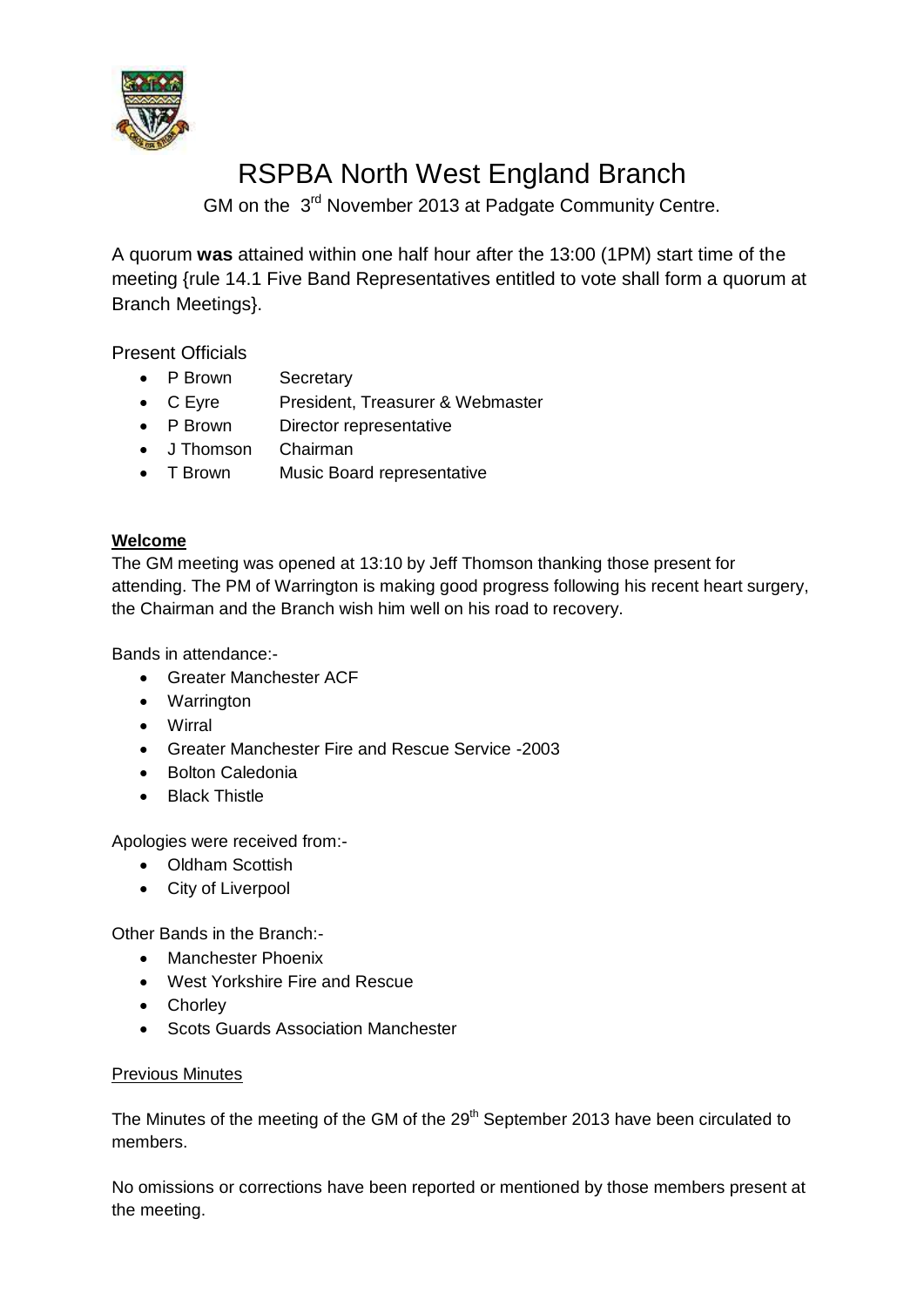The GM minutes were accepted. Proposed: Greater Manchester ACF Second: Warrington Accepted: Unanimous

Matters Arising

There were no matters arising.

#### **Treasurers Report (Chris)**

The 2012-13 accounts have been prepared from the spreadsheet maintained by the Treasurer, minor corrections have been made and version 3 has been issued to the band representatives / contacts for review in advance of the December AGM.

The accounts show that Warrington has paid their Levy and this has been used to pay for the hall hire at Padgate. The hall hire is now £12:00 per meeting hence the expenditure amount is higher than the £40 Levy.

It was highlighted that because we have increased the number of sections in the indoor competitions as well as accepting entries from outside the branch, we would need to purchase around 90 medals.

In discussion it was hoped that an increased number of entries would generate the income to offset this additional cost, however it was recognised that our contest entry fee had not changed for a long period. It was proposed by Wirral and seconded by GMFRS that the entry fee be increased by 50p across the board. The motion was unanimously supported.

As the discussion progressed it was agreed that offers of sponsorship or donations of medals (and trophies) would be welcome.

Trophies should be returned by Individuals / Bands at the December AGM. Chris will take action to identify any gaps in the allocation that need to be filled prior to the next season.

#### **Directors Report (Paul)**

The branch had no representation at the Board Meeting on the  $12<sup>th</sup>$  October; input had been passed to the CEO by Email to ensure business could be progressed.

The minutes of the meeting had not been received (by Paul) hence there was little update to be provided to the members present.

There is a note on the Website with respect to a change in the format of the 2014 World Pipe Band Championships, however the specifics of the proposal are unclear that this point in time.

The Board are also looking at policies relating to volunteers and where/how we comply with the legislation to protect Children and Vulnerable Adults.

#### **Music Board (Theresa)**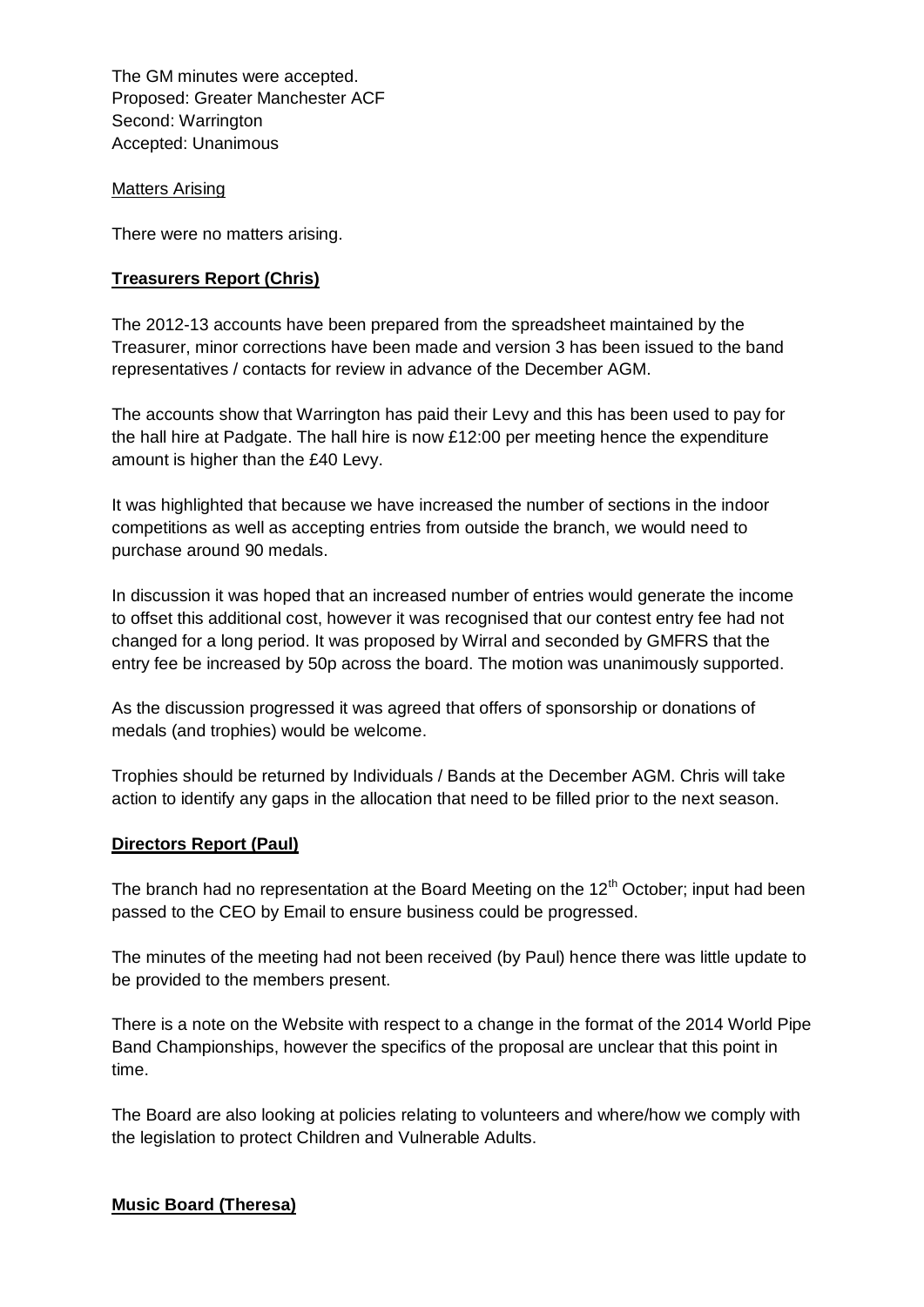The next music board meeting will take place on the 23<sup>rd</sup> November.

There has been no feedback from the minutes of the 29<sup>th</sup> September with respect to the Education needs or the Grade 4 proposal. What message do we need to feedback to MB.

The branch are looking to run a drumming workshop early in the New Year, plans to host one in November have collapsed due to a communication breakdown. Both Oldham Scottish and Bolton Caledonia have offered their premises, Chris to progress with his contacts.

In the case of Piping the view was there is likely to be a need for a "show and tell". The branch needs more information on what the members need; exam / education based; band by band specific or arrange a day and see what happens. The branch at the moment does not have the funds or take up by members to buy in to the outreach proposal, but we are happy to support other branches and participate and contribute to costs.

Core delivery should be by the band and branch Instructors, with periodic checkpoint initiatives where headquarters support the branch, at the beginning, during and with the final assessment (where needed)

A discussion took place on the Grade 5 proposal. The debate moved backwards and forwards as the implications were discussed:-

- Why only grade 4, why not 3?
- How would it impact on the few competitions with limited number of entries we have in England?
- Impact is on a bands playing up / playing in multiple competitions

Make your views known, and have your say at the AGM if a motion is proposed. The general consensus of the Branch seems to be Grade 5 not really viable for England. Any Grade 4 bands entering competitions in England should be encouraged to enter Grade 4, and Grade 4 MSR before considering competing in Grade 3, but this would be for the competition promoters and organising Branch to decide..

#### **2014 Branch Competitions.**

We continue to plan the 2014 branch indoor competitions. We hope as in previous years to make preliminary contact with individual adjudicators who have shown interest and are available to attend one of our events, and then contact headquarters for them to be officially allocated to enable early travel arrangements to be finalised.

The GM ACF are unable to host the Trios, GMFRS are looking to see if they can use their premises.

The current proposals are for holding:-

- Solo Piping and Drumming on 1<sup>st (piping)</sup> /2<sup>nd(drumming)</sup> February at Oldham
- Trios 1st March at TBD
- Quartets, Mini Bands and Drum Salute 12<sup>th</sup> April at Birkenhead

We are intending to open the events to all branches, to increase the viability of the events and vary the competition. Note earlier discussion on trophies and entry fees.

Trophies will be awarded to branch competitors and medals to non branch members.